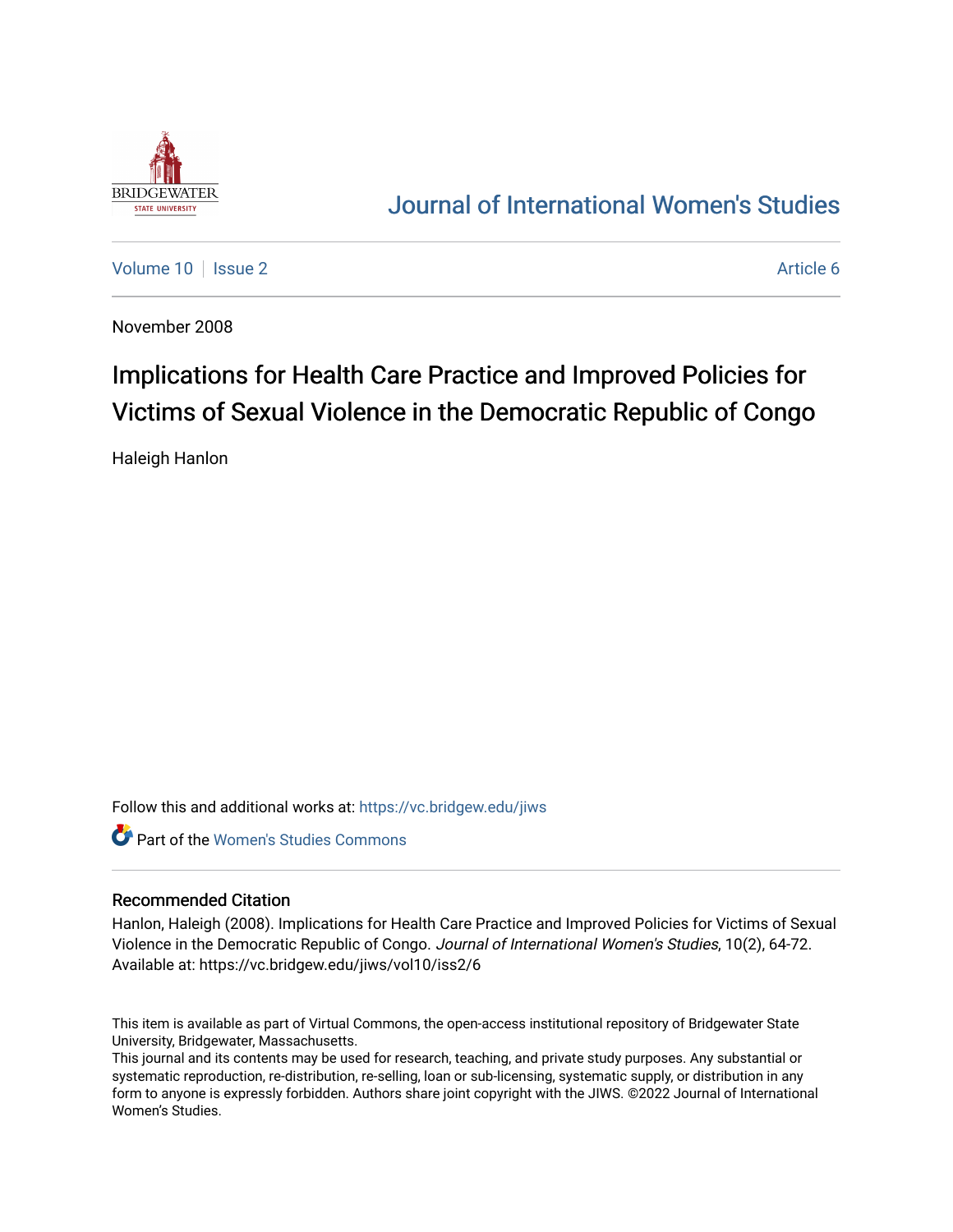## **Implications for Health Care Practice and Improved Policies for Victims of Sexual Violence in the Democratic Republic of Congo**

By Haleigh Hanlon $<sup>1</sup>$ </sup>

#### **Abstract**

 As violent conflict ravages the Democratic Republic of Congo, thousands of women and girls are victims of sexual violence. Unfortunately, there are few services available to this population. While the exact number of victims is uncertain, the available data indicate the large scale of women and girls affected by sexual violence, and the urgent need for aid, services, and better policies to improve care. This humanitarian crisis is slowly gaining Western attention, but the current demand for humanitarian action and improved policies is greatest in the following three categories which will be addressed in the body of the work below: (1) an increase in humanitarian aid, (2) medical assistance, and (3) social support.

#### **Introduction2**

 As violent conflict ravages the Democratic Republic of Congo (DRC), thousands of women and girls are victims of sexual violence. In fact since the DRC was first colonized civil war, along with political and social turmoil has scathed the region (Haskin, 2005). As a result of consistent fighting, which has escalated at several points within the past ten years, a massive humanitarian crisis leaves many in need of medical assistance, specifically victims of sexual violence. While the overall humanitarian crisis in the DRC is urgent as tens of thousands die monthly and millions are displaced, the brutalities and suffering associated with rape inflicted upon thousands of women and girls deserves special attention because of the specific needs of this population (Global Policy Forum, 2005).

 Many consider the humanitarian crisis in the DRC the worst since World War II (Egeland, 2006). A handful of international organizations, including Human Rights Watch, Amnesty International, and Doctors Without Borders have documented countless human rights violations. Despite the abundance of victims in the DRC, the brutalities inflicted upon women and girls warrant special attention because of the overwhelming number of victims, the horrific extent of their injuries, and the lack of medical care and support. At minimum there are "tens of thousands" of rape victims and only several hospitals to treat them (Pratt and Werchick, 2004). This humanitarian nightmare is slowly gaining Western attention, but the current demand for humanitarian action and improved policies is greatest in the following three categories which will be addressed in the body of the work below: (1) an increase in humanitarian aid, (2) medical assistance, and (3) social support.

Journal of International Women's Studies Vol. 10 #2 November 2008 64

1

1

<sup>1</sup> MSW University of Pittsburgh, contact info: halchanlon@gmail.com

<sup>&</sup>lt;sup>2</sup> Acknowledgments: Special thanks to Dr. Ralph Bangs, Dan Friedson, and Dr. Shelly Hanlon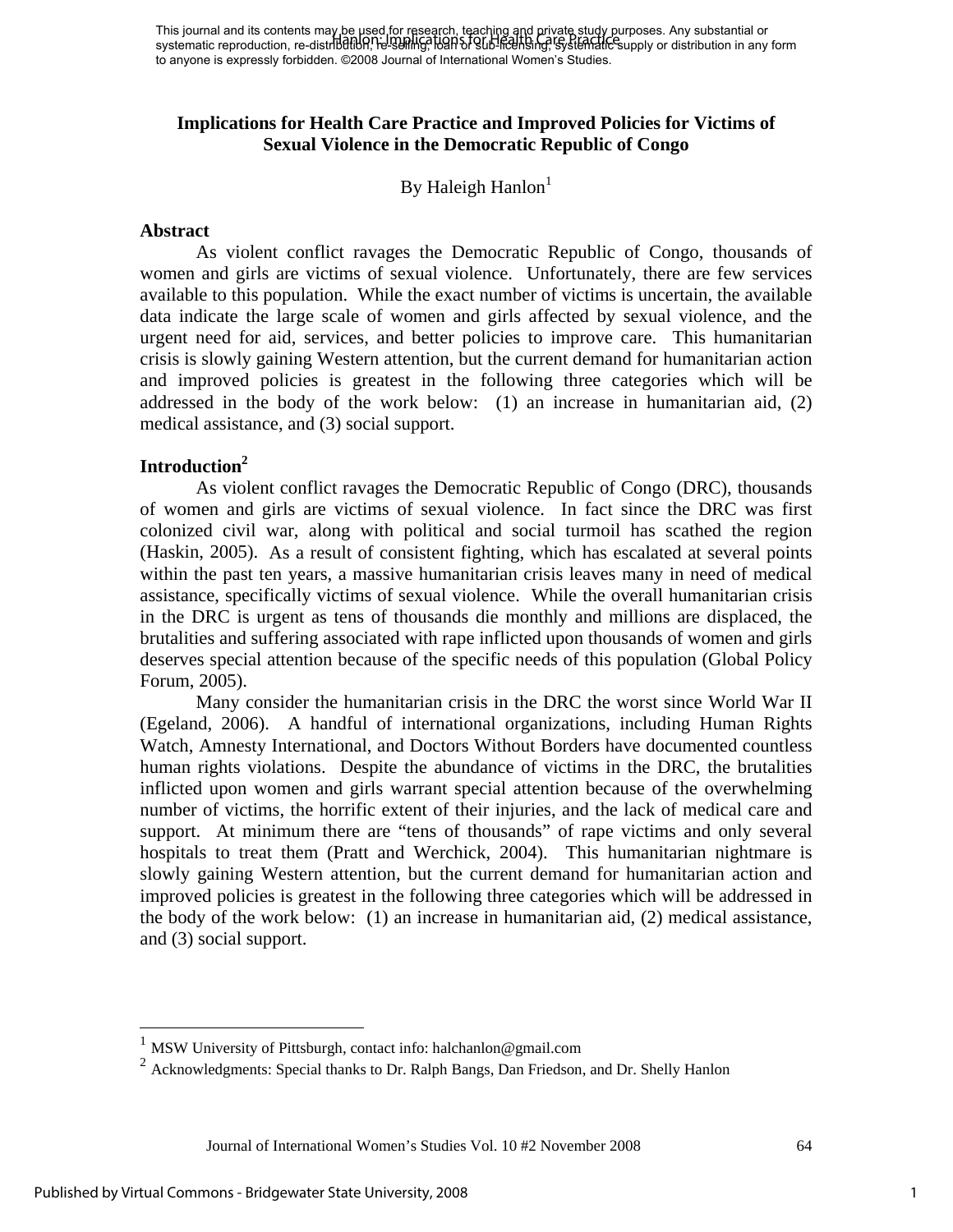#### **The Problem: Sexual Violence**

 Sexual violence in DRC is complex; rape is often used as a weapon against women, girls, families and communities (Pratt and Werchick, 2004). Rozée (203) identifies a host of rape motivations, including punitive (rape as a punishment), status (rape enforced to lower the victim's status and elevate the rapist's status), theft (rape victims kept as sex slaves), ceremonial rape (rape is part of a tradition), exchange (sex is used as a means to obtain goods) and survival rape (sex is traded for necessities needed for survival) (as cited by Pratt and Werchick, 2004). Qualitative reports document that women and girls in the DRC are targeted for every motivation identified by Rozée (2003), but the data suggests that the primary motivations behind the current epidemic are punitive, status, and theft. In the DRC, rape in all forms, is designed to destroy individuals, families and community structure. Mills and Nachega (2006) suggest that rape is even used as a weapon used to infect victims with HIV/AIDS. Gieseke (2007) states that the reasons offered by the victimizers as to why women and girls are raped are they are seen as beautiful or because they are considered ugly, or because of alleged political sympathies, or because of ethnicity and nationality, or because their husbands are educated, or simply because "they are female".

 According to Amnesty International (2004) "all of the armed forces involved in the DRC conflict have committed rape and sexual violence, including government armed forces of the DRC, Rwanda, Burundi, and Uganda. These groups include, but are not limited to, the Mai Mai, the Congolese Assembly for Democracy (RCD- subdivided into several smaller militias throughout the Eastern DRC), the Movement for the Liberation of the Congolese (MLC), Forces for the Democratization and Liberation of Rwanda (FDLR), Forces for the Defense of Democracy (FDD- Burundian), and the Interahamwe (meaning those who attack together") of Rwanda (Amnesty International, 2004). According to Mekwege, one of the region's few gynecologists, "each armed group has a trademark manner of violating" (Nolen, 2005). Burundian groups rape men and women, the Mai Mai rape with foreign objects and mutilate women, while Rwandan militias gang-rape (Nolen, 2005).

 Equally disturbing is that these attacks take place despite the presence of the largest United Nations Peacekeeping force, MONUC (United Nations Organization Mission in the Democratic Republic of Congo), which currently consists of 17,000 troops. Dually problematic are substantiated allegations of the direct involvement of MONUC troops in the sexual exploitation of women and young girls (Van Woudenberg, 2004). Women and girls in the DRC, simply, are not safe, not even from those sent to protect them. Brutality against women and girls is an accepted norm in the DRC.

 It should be noted that the Rwandan genocide prompted a subsequent influx of Hutu refugees into the DRC (Haskin, 2005). Many Hutu extremists, involved in the atrocities committed against Tutsis and Hutu-moderates, entered the DRC following the Rwandan Genocide, which played a major role in the Second Congo War. Interestingly, the spike in reported rapes and other gruesome tactics used against women in the DRC, first noticed in 1996, bear striking similarity to both the frequency and brutality of crimes committed against women also documented during the Rwandan genocide (Pratt and Werchick, 2004). Many experts note that that sexual violence in both Rwanda and the DRC is unique because of the extent its brutality.

Journal of International Women's Studies Vol. 10 #2 November 2008 65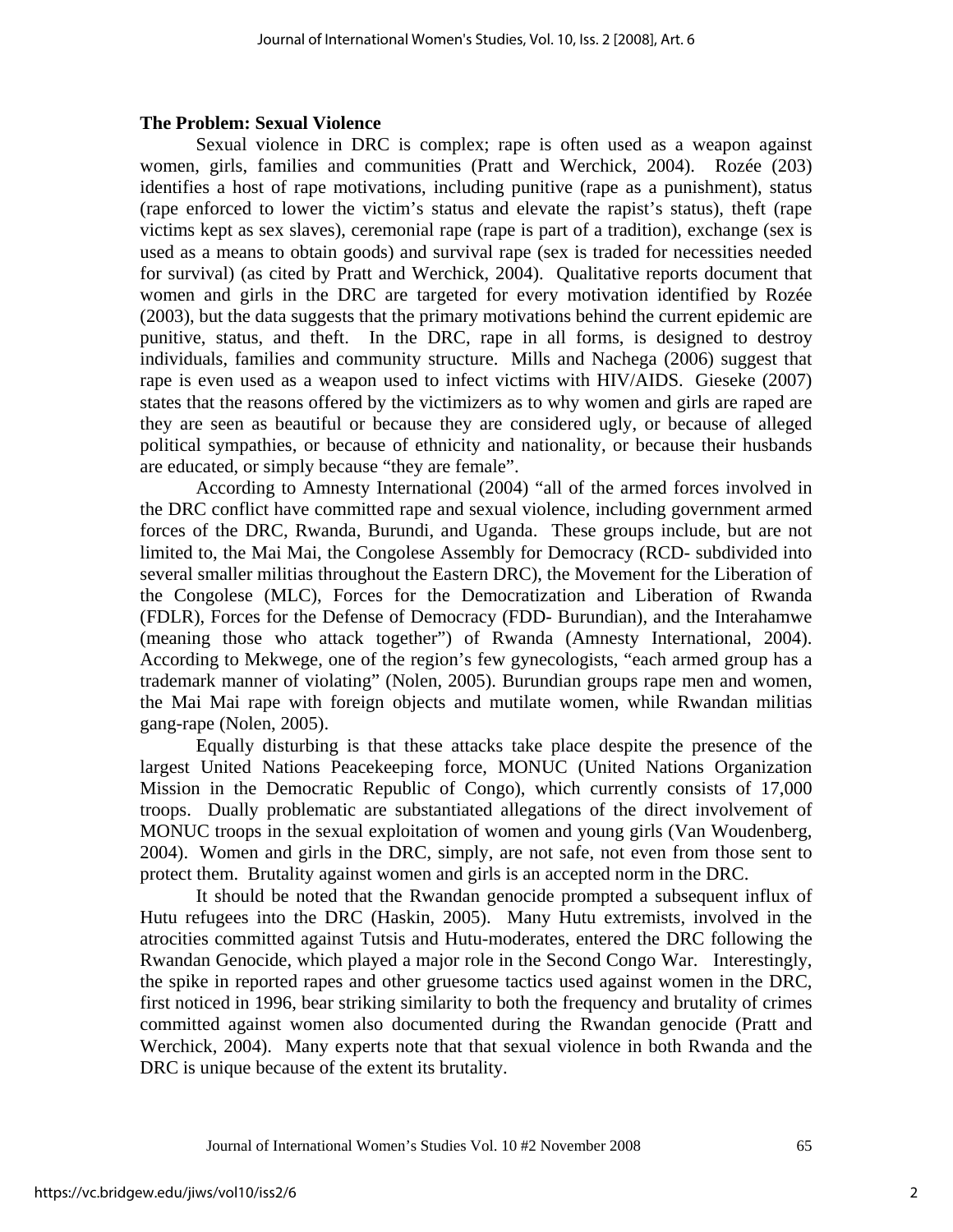In fact, the epidemic is horrifying. Data collected throughout the Eastern DRC reports that the youngest rape victim was an infant of only four months of age, and the oldest victim an elderly woman of 84 years of age (Pratt and Werchick, 2004). In an account from one village only the youngest girls were gang-raped (Human Rights Watch, 2004). These girls were about three years old.

to stop them, out they shot me. I did an I could to stop them, to protect her, ou "They [soldiers] pushed open the door of my house and asked for money. I didn't have any, so they threw me to the ground and one soldier started to rape me. My 10 year-old daughter was present, looking on. When they saw her, two soldiers took hold of her to rape her. I tired to stop them, but they shot me. I did all I could to stop them, to protect her, but they raped my little girl all the same".

-Survivor (Amnesty International, 2004)

Gang-rapes are not uncommon, nor is it uncommon for women to be taken as sexual slaves and held by militias for months or even years at a time. Forced incest is also a frequent practice, as many women are forced to have intercourse with their brothers, fathers, and sons, or else the men are murdered. It is common for women to suffer vaginal stabbings and even gunshot wounds in the vaginal track following attacks. Not surprisingly, these violent sexual assaults demand extensive treatment, more specifically gynecological, non-gynecological and psychological care.

## **The Data: Challenges**

 Measuring the population affected by rape is difficult. Experts struggle with the following variables: (1) many rapes are not reported, (2) many of the women and girls able to reach clinics might be counted more than once, (3) many victims are raped on more than one occasion and, (4) many women and girls are victimized by more than one offender (Gieseke, 2007 and Pratt and Werchick, 2004). In addition, much of the available data comes from the eastern DRC since rape is allegedly highest in this region (World Health Organization, 2005). This is not surprising since the eastern part of the DRC is so close in proximity to other conflict regions such as Rwanda, Uganda, Burundi and Sudan. As such, the proximity to these violent zones play a major role in the ongoing violence and subsequent sexual violence targeted at women (Gieseke, 2007). Nonetheless, these numbers should be considered in terms of health services because they provide quantitative insight into sexual assault trends, and the current quantity of need.

 Many experts believe the actual number of rapes is higher than the reported rates (World Health Organization, 2005). The World Health Organization (2005) suggests that women may not report rape because of the social stigmas associated with rape, while Gieseke (2007) suggests that women might not report out of fear of further attacks by offenders. Nonetheless, these numbers indicate the large scale of women and girls affected by sexual violence, and the urgent need for aid, services, and better policies to improve care.

 While it is difficult to determine whether rapes are increasing or whether reporting and access to services are increasing, the data suggest that sexual violence is not decreasing. Between 1998 and 2005, 41,225 acts of sexual assaults against women were reported in South Kivu, Maniema, Goma, and Kalemie (World Health Ogranization,

Journal of International Women's Studies Vol. 10 #2 November 2008 66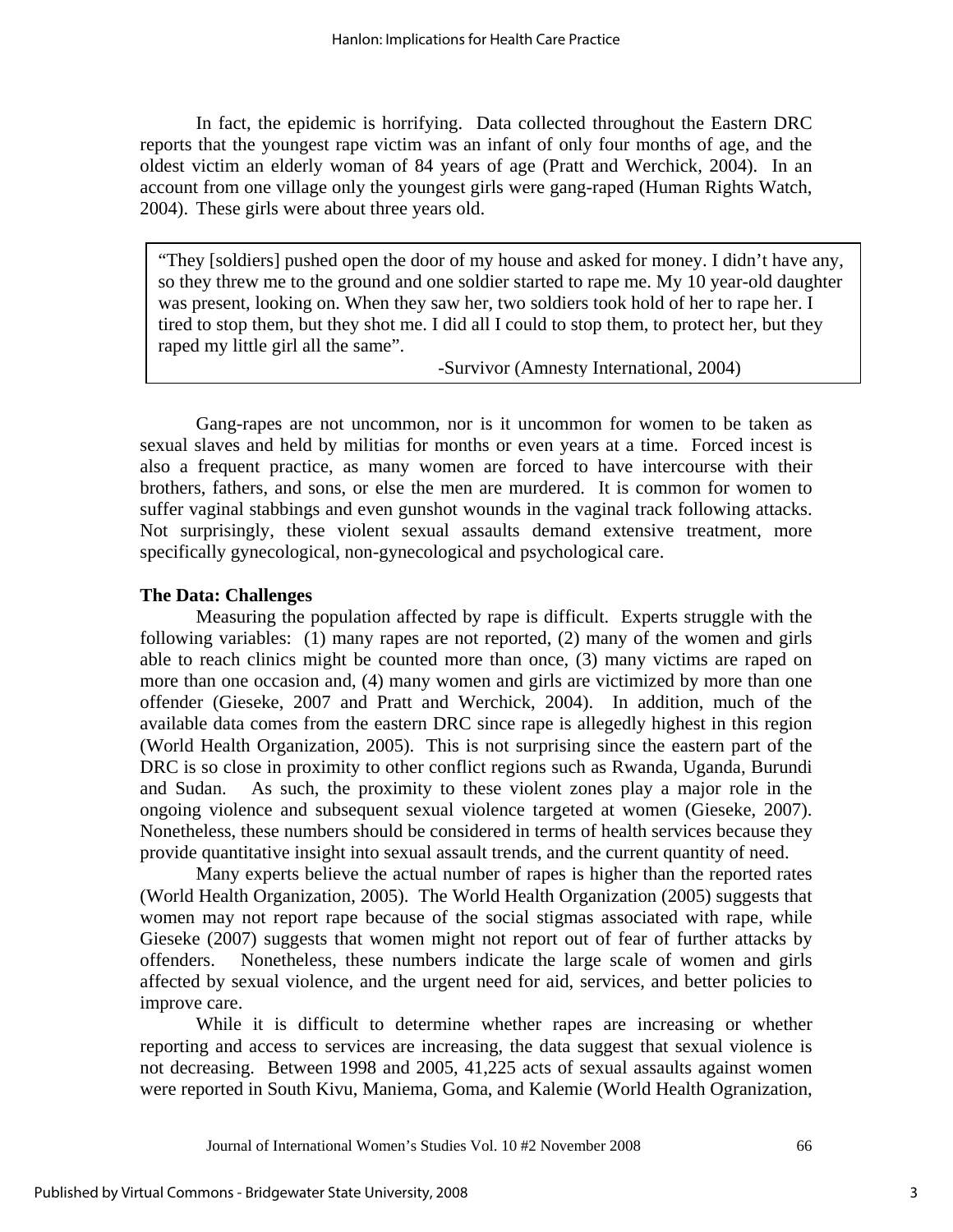2005). Notably, most of these rapes, 25,000, occurred in South Kivu which is on the western border of Rwanda and Burundi (World Health Organization, 2006). The following year the United Nations reports 27,000 rapes occurred in just the providence of South Kivu— an increase of 2,000 (United Nations, 2007). While these numbers suggest an increase in reported rapes, many experts believe that they are still only a fraction of actual figures. Christine Schuler-Deschryver suggests that these numbers are underrated by about 75% and estimates that in 2004, at least 100,000 women and girls were raped in South Kivu (Gieseke, 2007).

 According to Rodriguez (2007), 40 women are raped daily in South Kivu. Of these victims, 13% are under the age of 14 years old. Additionally, 3% of victims die from their injuries, and between 10-13% contract HIV/AIDS. According to Mukwege, 10 new victims, both women and girls, enter the Panzi Hospital of Bukanvu daily for treatment, and have been "so sadistically attacked from the inside out, butchered by bayonets and assaulted with chunks of wood, that their reproductive and digestive systems are beyond repair" (African Research Bulletin, 2007).

## **Health Care Implications**

 Because of the violent nature of sexual assault, subsequent physical traumas require extensive medical services. Rape is among the biggest health threats, if not the biggest threat, to women and girls in this region (World Health Organization, 2005). Amnesty International notes that the "most pressing need" among victims is "access to adequate health care…[as] there is a clear lack of trained doctors and other medical personnel" (Amnesty International, 2004). The World Health Organization reports that as of 2004, there were only 5,827 doctors in the entire Democratic Republic of Congo, and only 28,879 nurses to aid a population of over 57.5 million (World Health Organization, 2005).

 In addition, many women suffer extreme psychological trauma as a result of their rape experiences. Unfortunately, many victims do not have access to psychological services. Statistics related to social support services are not reported, but qualitative evidence suggests an urgent demand for psychosocial services as well as psychosocial education programs that address community attitudes towards victims of sexual assaults.

#### *Gynecological Health Outcomes*

 Many rape victims suffer from traumatic gynecological fistulas, abnormal tears in the reproductive tract, which cause most who experience them incontinence (Acquire Project, 2005). These medical complications are usually the result of violent rape, rape by more than one offender, and/or the insertion of foreign objects such as gun barrels and broken bottles into the vaginal track (Acquire Project, 2005). Fistulas cause a host of physical pain and health complications and thus have negative outcomes for physical health, particularly if untreated. These injuries, in some cases, are life threatening (Gieseke, 2007).

 In addition to long-term health problems caused by fistulas, many women suffer psychological pain. For example, because traumatic gynecological fistulas cause incontinence, women are often divorced by husbands and shunned from communities, adding to their humiliation and grief. Besides exacerbating psychological trauma, shunning women has negative economic ramifications. When women are displaced from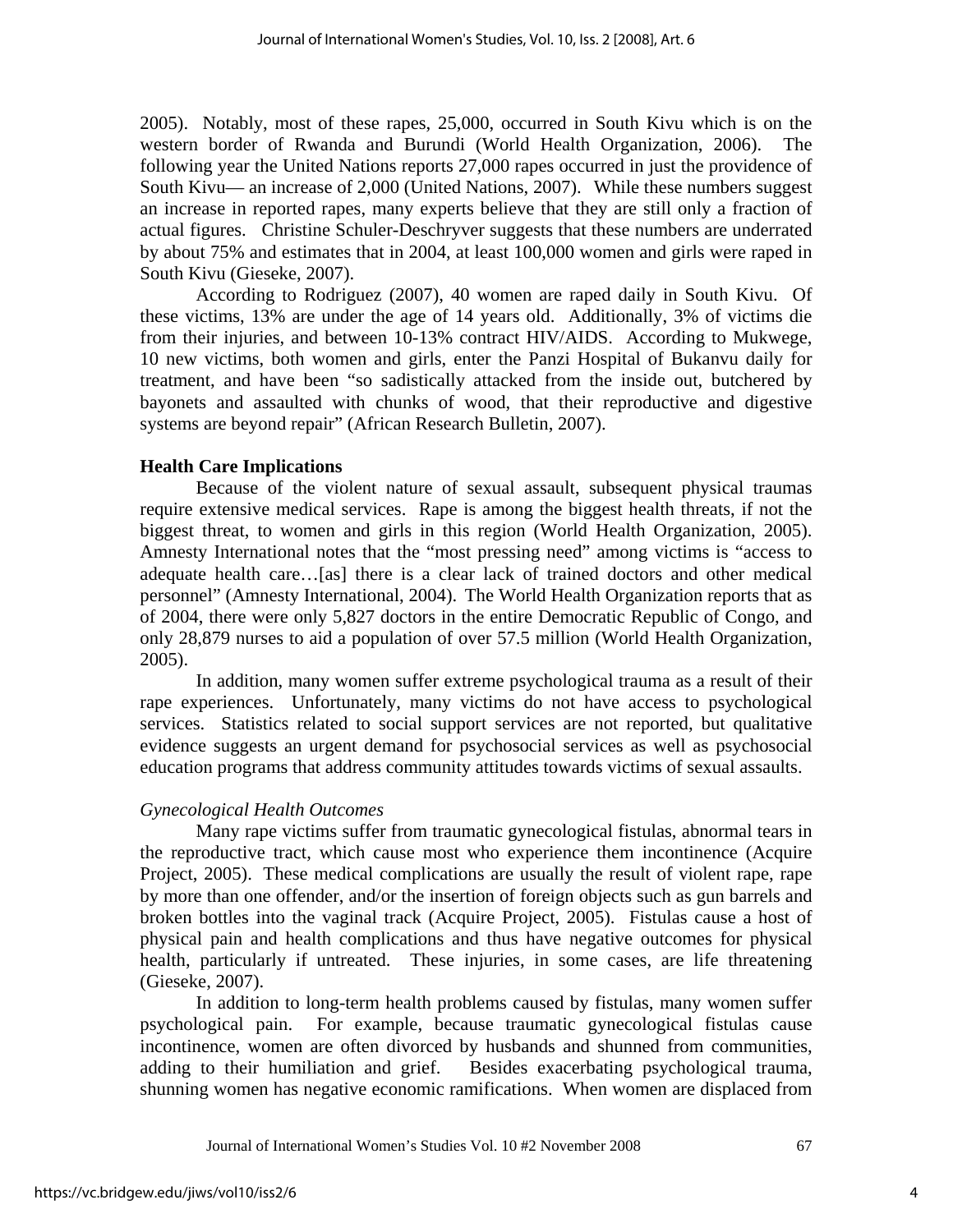their economic support systems, particularly with children to care for, and they are unable to work because of injuries, they often rely on charities for survival (Malteser International, 2007). Women, already psychologically traumatized by violent rape, are forced to manage additional stressors resulting from poverty and homelessness once they are removed from their former socioeconomic support system. This introduces a new set of complications that in part, contribute to psychological stress (Pinel and Bosire, 2007).

 Extreme gynecological injuries are not limited to vesico-vaginal and recto-vaginal fistulas. In some cases, rape victims suffer from prolapsed uteruses. In these cases, the uterus is displaced into the pelvic cavity, and in rare cases outside of the vagina (Gieseke, 2007). Prolapsed uteruses are repairable through extensive surgeries and time consuming recoveries, but like fistulas, are extremely painful and debilitating (Amnesty International, 2004).

 There is also plenty of documentation that reports victims who are shot by their rapists in their vaginas, which requires vaginal surgery, though repairing these kinds of wounds is not always possible. In addition many women's pelvises are shattered during rape due to force, and many others contract sexually transmitted diseases and HIV/AIDS during sexual assaults that require treatment. The chances that victims acquire sexually transmitted diseases, including HIV, greatly increases because of the "destruction of the genital tissue…associated with rape or gang rape" (Amnesty International, 2004).

 It is imperative that women are treated for STDs and HIV/AIDS. One of the most vital services, especially in a region where HIV/AIDS rates are high, is acquisition of Post Exposure Prophylaxis (PEP). PEP anti-viral drugs are proven to reduce the rates of HIV transmission. However, effectively providing PEP to victims is problematic. To begin, PEP drugs must be administered within 72 hours of viral exposure. Since there are only a few hospitals that provide such treatment, and many rapes occur in isolated regions, accessing these hospitals within 72 hours of an assault is an unlikely possibility for many.

## *Non-Gynecological Physical Health Outcomes*

 Needed medical treatment is not limited to gynecological care. According to Human Rights Watch, Amnesty International, and Doctors Without Borders, many women are beaten before, during, and following sexual assaults. Plenty of reports detail brutal beatings that require extensive care for women to properly heal. In one report published by Amnesty International, several women describe beatings, which they endured daily at the camps of militias (Amnesty International, 2004). In addition, many women are shot in the limbs while trying to resist their rapists. In many incidents, these injuries result in amputations, and many women suffer without the use of prosthetics that also renders them unable to work (Amnesty International, 2004).

#### *Psychological Health Outcomes*

 Not surprisingly, psychological needs among this population are great. The World Health Organization reports that psychological symptoms among this population might include: nervousness, depression, social withdrawal, sexual dysfunction, posttraumatic stress disorder, and suicide (World Health Organization, 2005). In fact, about half of raped women meet criteria for PTSD, and the rate increases when sexual assaults are combined with other physical atrocities (World Health Organization, 2005).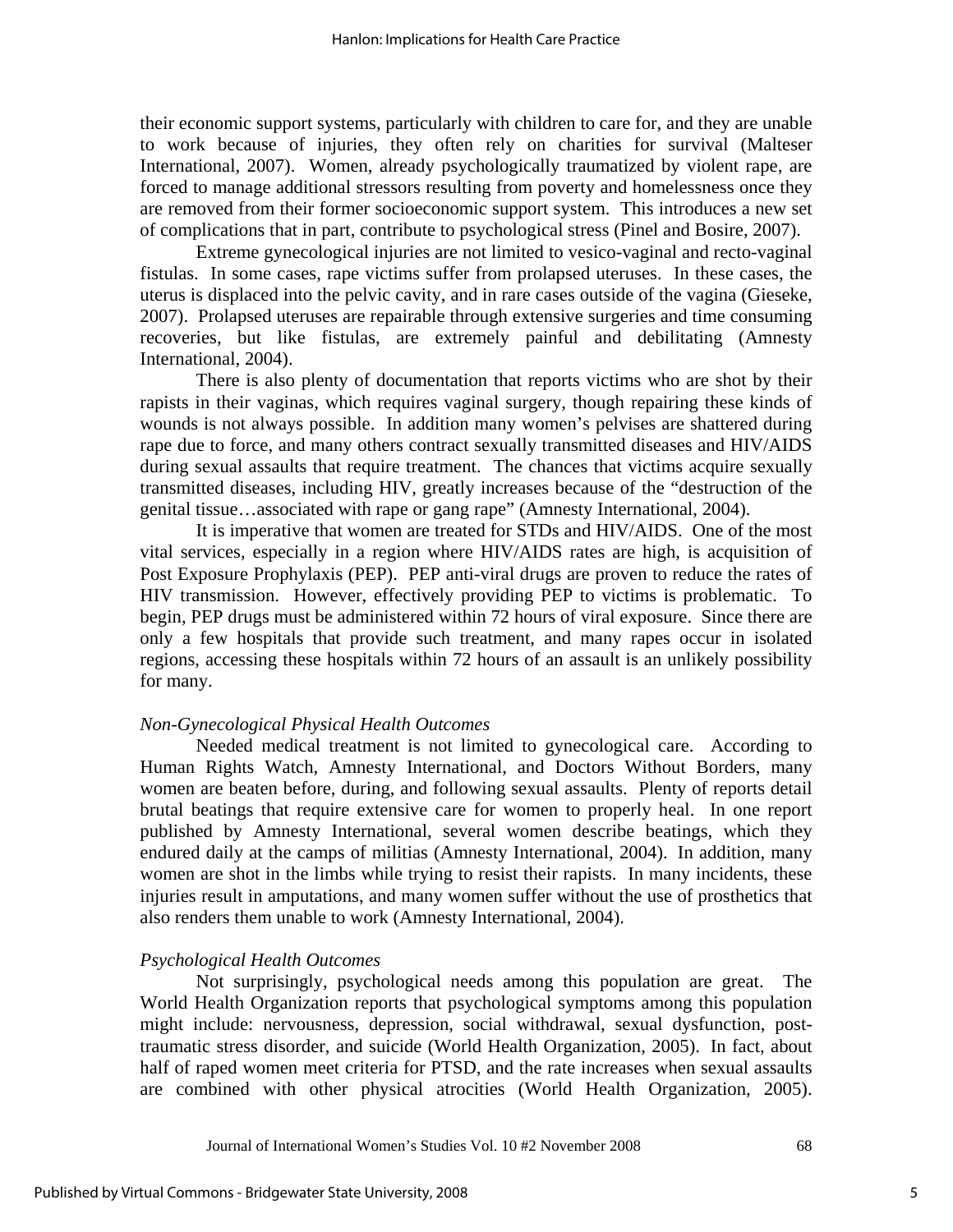Qualitative reports suggest that sexual and physical injuries among this population might be the norm.

 In addition, social stigmas exacerbate victims' psychological symptoms. Husbands, families and communities commonly shun rape victims, and social rejection intensifies negative psychological outcomes Amnesty International, 2004). Sadly, rape victims not only report dismissals from families and communities, but report taunting by peers due to their victimization. In some cases victims give birth as a result of rape. As if this experience is not traumatic enough, the victims' families and communities often reject these children as well. Although sexual violence has tortured this population for over a decade, society has not adjusted from traditional thinking to understanding the traumatic psychosocial needs of victims.

## **Policy Recommendations**

The need for health care services among this population cannot be stressed enough. Improvements to health care services for victims of sexual violence in the DRC require immediate action, specifically a significant increase in aid to provide additional and improved services. Psychosocial supports as well as community education programs must also be strengthened. While there are additional policy implications that the international community should address to achieve peace in the DRC, recommendations here are limited to improving the physical, psychological, and social functioning of victims of sexual violence.

## *Implications for Health Practice and Improved Services*

 There is a desperate need to increase foreign aid, namely health and population aid, as a means to increase the budget for medical services. The Organization for Economic Co-Operation and Development reports that between 2005 and 2006, only 2.5% of foreign aid to the DRC was designated to health and population, despite the demand for greater assistance (Organization for Economic and Co-Operation Development, 2006). Many women wait for emergency care, or do not receive care because health care services are scarce (Nolen, 2006). Some women suffer injuries, bleeding daily for years, until they acquire medical care (Nolen, 2006). In addition, the scarcity of services contributes to women's inability to timely access PEP anti-viral drugs to prevent HIV/AIDS. This region is desperate for more health care workers and hospitals, and increasing foreign aid earmarked for health care would alleviate the scarcity of health care services.

 In addition, NGO policies should address terrorism committed against aid workers, so that the little care that exists in the DRC is not threatened. In 2005, two MSF (Doctors Without Borders) employees were kidnapped in Bunia and tortured for 10 days. Following their release, MSF withdrew teams from this region leaving 100,000 people without care (Medecins Sans Frontiers, 2005). Arguably, violence committed against aid workers is an effort to force withdrawal, so subsequent withdrawal in turn encourages future violence against workers. While challenging, future policies should address the best means to combat aid worker terrorism without compromising community health. Perhaps collaborating with peacekeepers to increase travel safety is one way to handle this dilemma.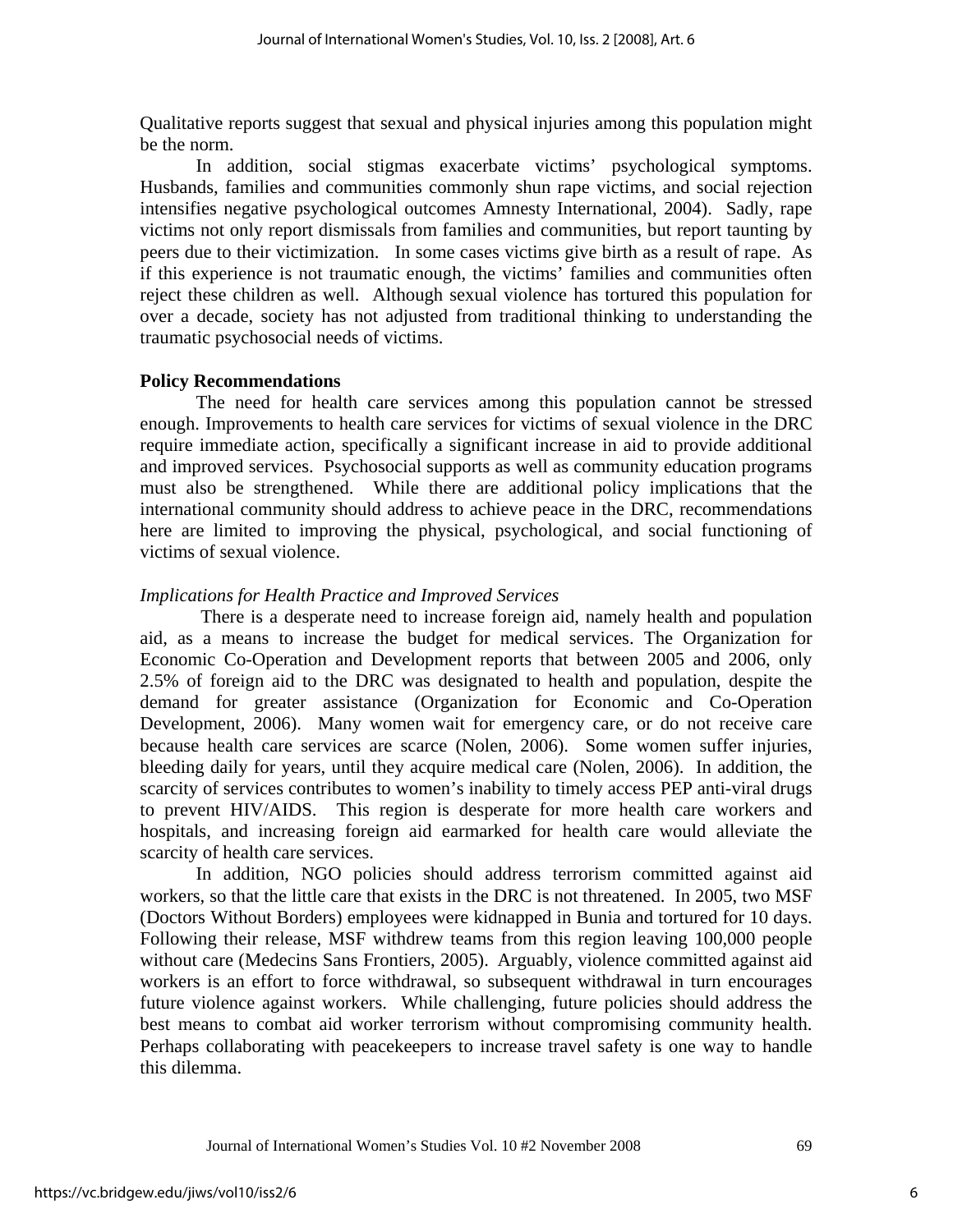In addition, future policies should address increasing and improving psychological care because of its potentially important role in rehabilitating victims of sexual violence. Only 15% of foreign aid went to social services (Organization for Economic and Co-Operation Development, 2006). Equally as problematic, is that a program evaluation revealed that many of the existing psychosocial services were counter effective. According to Rodriguez (2007) a 2005 OCHA supervised service evaluation determined that several counseling centers contributed to victims' grief and were subsequently closed.

 Despite the lack of adequate psychological services, this does not mean that culturally sensitive psychological services would not benefit victims. Clearly, the trauma experienced by this population results in negative psychological outcomes, and requires appropriate psychological care. The demand for psychiatrists, psychologists, and social workers, familiar with the Congolese culture that can provide appropriate care to victims should not be understated. This population is severely traumatized and needs psychological treatment in order to heal mentally. However, it is vital that hospitals, community centers, and NGOs provide services by properly trained medical professionals to ensure that psychological services do not inflict further psychological trauma on victims. Future policies should address the need to increase aid for social services, namely social sector relief, and also stress the importance of implicating culturally sensitive practices through extensive relevant training.

 Lastly, policies should address improving and increasing community education. Community health workers, international organizations, and NGOs should work with local populations, including local men, to educate in all of the aforementioned arenas. Educating men is imperative to reconstruct this society's attitude towards rape victims, and consequently to elevate victims' status within this community. Despite the commonality of sexual violence, cultural norms have not adapted to the interests of victims; and in fact, further victimize already assaulted women. While victimization is widespread, societal understanding is not, and victims are continually discriminated against by various societal infrastructures.

 Community education should also address educating perpetrators, both from armed groups as well as civilians. Because rape is an accepted norm in this society, it is likely that some perpetrators do not fully understand the extent of the injuries they inflict on victims. Thus, if possible, this group should not be excluded from community education practices.

## *Model: Malteser International*

 Malteser International is an international NGO relieving humanitarian suffering in about 30 countries throughout the world (Malteser International, 2007). Currently, this NGO operates ten projects in the Democratic Republic of Congo. Of these humanitarian relief efforts, several projects specifically serve the medical, psychological and social needs of victims of sexual assault. One program in provides training and counseling for local health workers. Services are provided to victims, perpetrators, and entire communities.

 Malteser International recognizes the importance of both adequate medical and psychosocial services that victims of sexual violence require. As such, this organization works hard to provide in all areas of need among rape victims. In addition, Malteser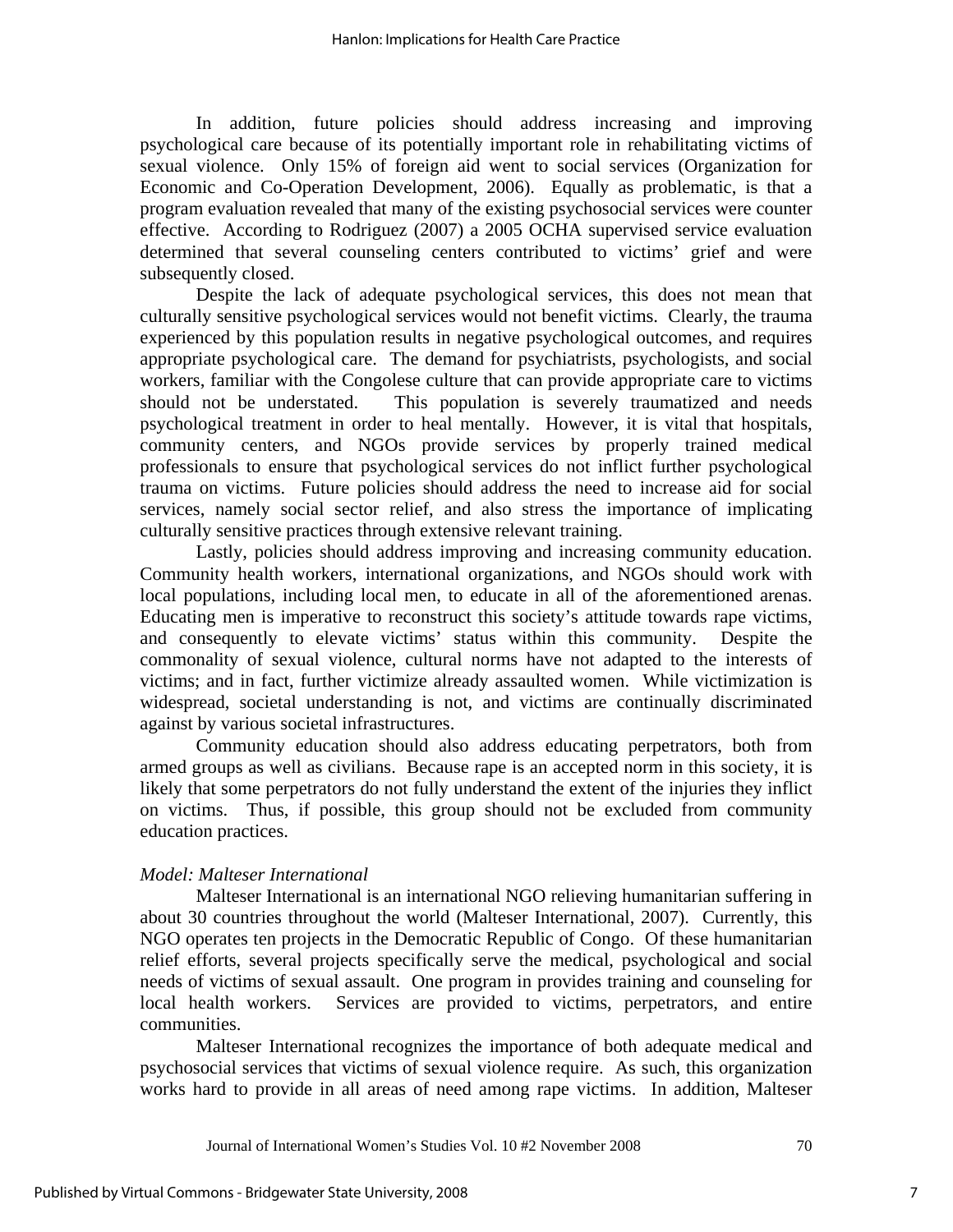International educates communities, including men, to expand awareness in an effort to advocate acceptance of victims into communities that would otherwise ostracize them. This includes educating men about the needs of victims of sexual violence, and the adverse consequences of rejecting victims from families and communities.

 These types of programs are imperative in order to improve the quality of life among victims. Malteser International treats the physical, psychological, and social needs of victims, giving them the best chance of healing. Thus, future policies need to address all of these arenas, as all of these areas have important implications for improved health of victims of sexual violence.

#### **Conclusion**

 There is no doubt that additional hospitals, medical workers, and educational programs are needed to address these dilemmas. Foreign aid policies should address these needs in order to better serve this population. It is vital that future fiscal policies address the need for services in this region, as the tragic state of the victims of sexual violence is urgent.

 The overwhelming needs of this population should be a priority on the international community's agenda. A host of documentation implicates that sexual violence is a phenomenon over a decade old in this region. It is time for the international community to take the necessary measures to aid victims of this humanitarian nightmare. If the international community and NGOs follow some of the recommendations outlined in this article, there are reasons to be hopeful that victims of sexual violence can be successfully treated.

#### **References**

- Acquire Project. (2006). "Traumatic Gynecologic Fistula: A Consequence of Sexual Violence in Conflict Settings". A report of a meeting held in Addis Ababa, Ethiopia, September 6-8 2005."
- African Research Bulletin. (2007). Democratic Republic of Congo: Epidemic of rape. *Political and Social Cultural Series, 44*(10).
- Amnesty International. (2005). Democratic Republic of Congo: Mass rape- time for remedies. Available at http://www.amnesty.org/en/library/info/AFR62/018/2004.
- Gieseke, S. (2007). Rape as a tool of war in the Eastern Democratic Republic of the Congo. Submitted to the Center on Rights Development.
- Global Policy Forum. (2005). UN says Congo death toll among World's Worst; Urges Congo and Rwanda to work to restore peace. Retrieved November 20, 2007, from http://www.globalpolicy.org/security/issues/congo/2005/0107volatile.htm.
- Human Rights Watch. (2004) Democratic Republic of Congo: War crimes in Bukavu. Available at http://www.hrw.org/english/docs/2004/06/11/congo8803.htm.
- Human Rights Watch. (2006). Sexual Violence in the Congo War: A Continuing Crime. Available at www.hwr.org.
- Mills, E., & Nachega, J. (2006). HIV infection as a weapon of war. *Lancet, 6*(1).
- Medecins Sans Frontiers. (2006). Democratic Republic of Congo: Rape as a Weapon in North Kivu. Available at http://www.doctorswithoutborders.org/news/2006/07- 19-2006.cfm.